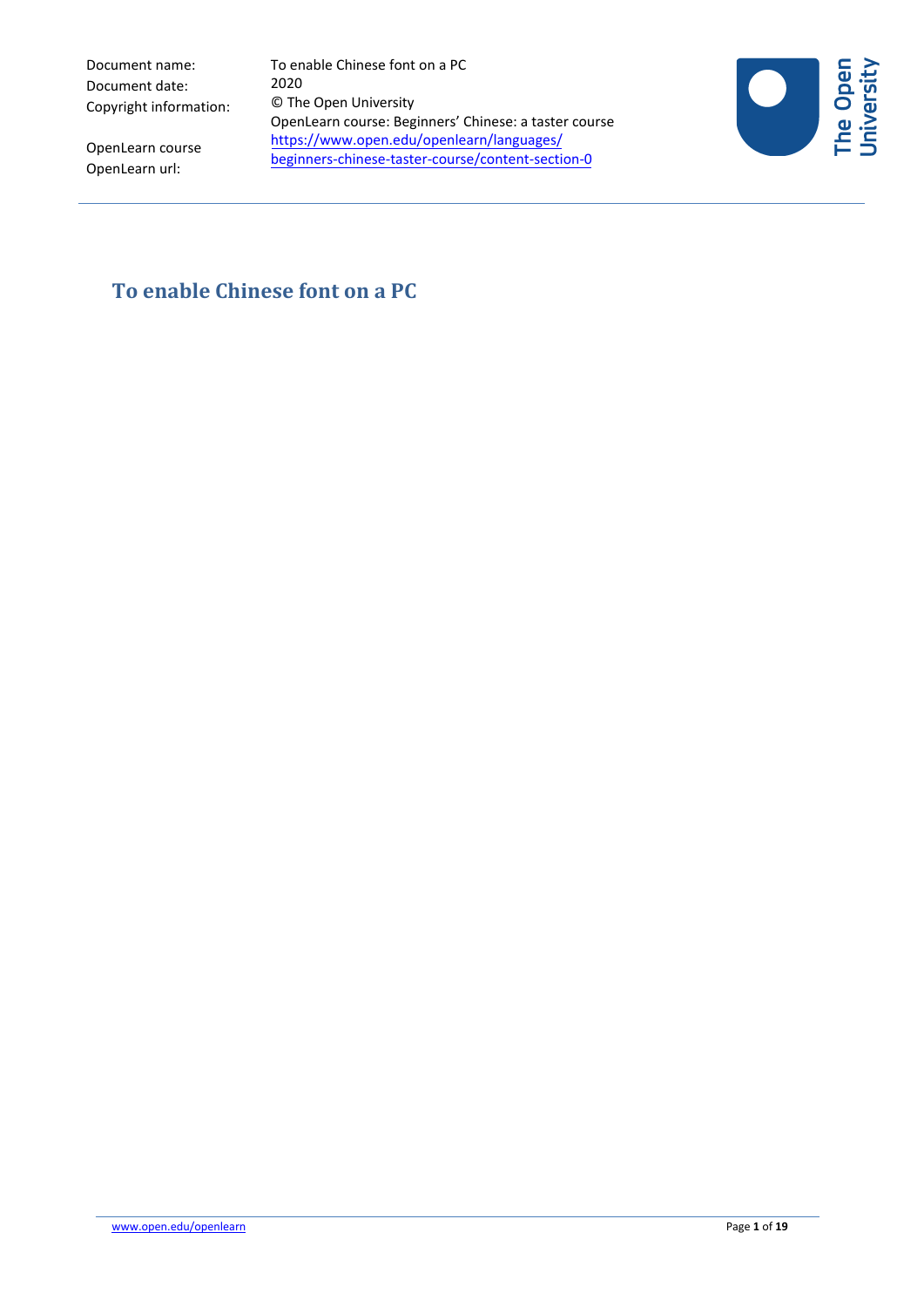# *To enable Chinese font on a PC*

# *Adding Microsoft Pinyin on Windows 10*

Windows 10 already comes with capacity to display Chinese font, therefore, there is no need to do "Enable Chinese Font" like in the previous version of Windows. In order to type Chinese Characters, you need to add *Microsoft Pinyin:*

#### **Step 1**

Open the *Windows* menu and select *Settings*



#### **Step 2** Select *Time & Language*

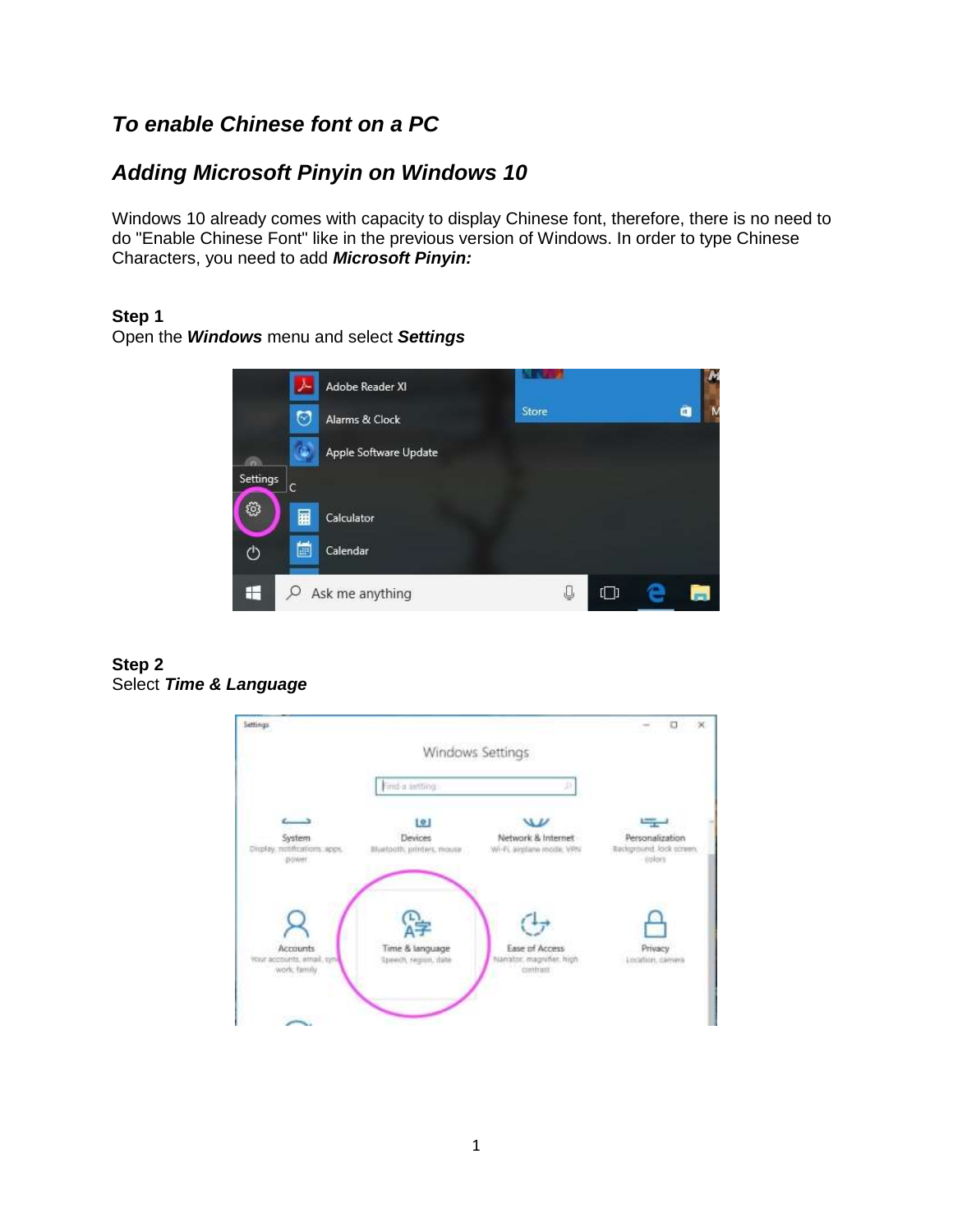### **Step 3** Select *Region & language* and then *Add a language*



## **Step 4** Select *Chinese (simplified)* 中文 **(**简体**)**

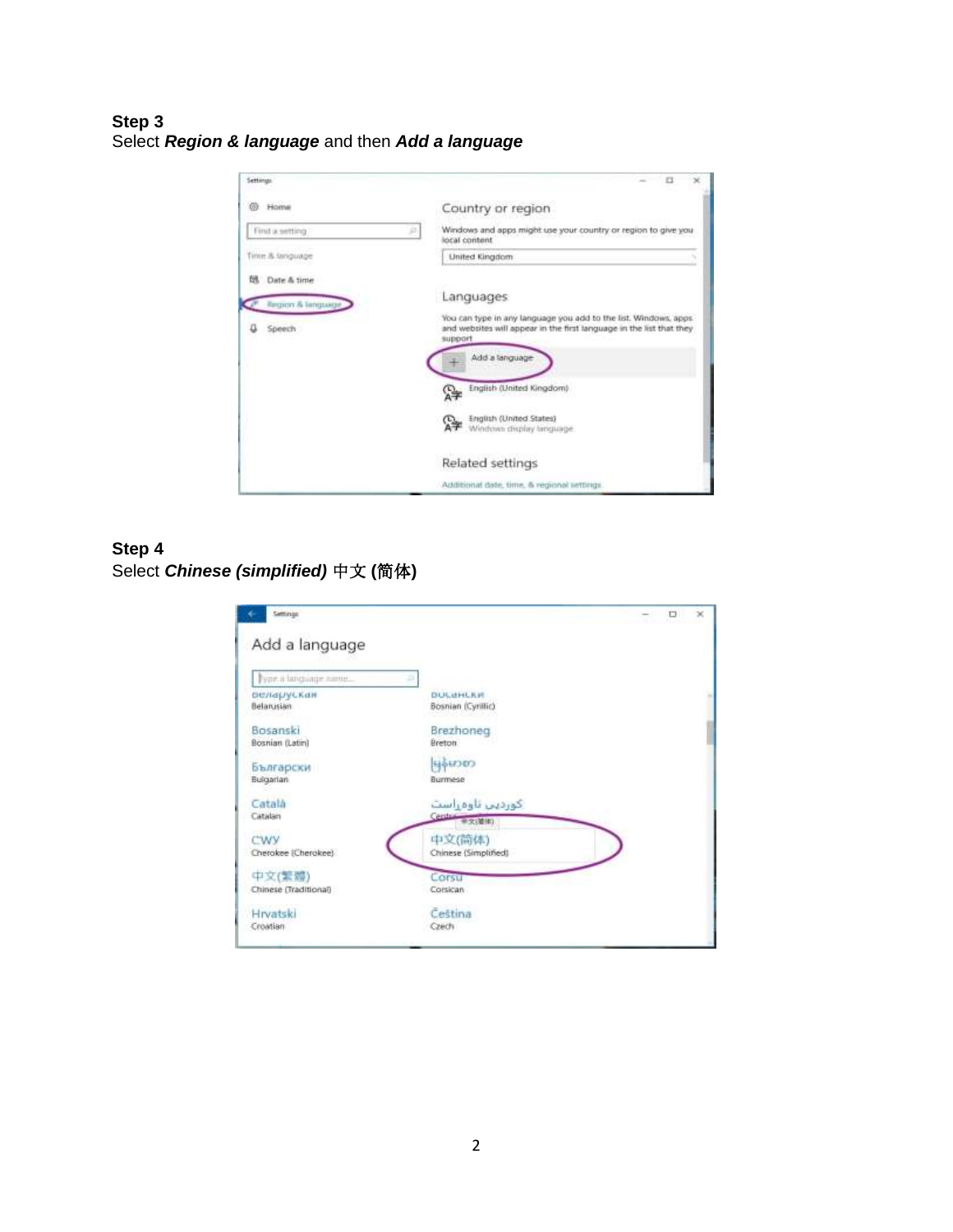# **Step 5** Select 中文(中华人民共和国)*Chinese (Simplified, China)*



中文(中华人民共和国) should appear under *Languages*



## **Step 6**

The default keyboard for 中文 PRC China is *Microsoft Pinyin.* Click the "ENG" icon located on the bottom right-hand corner of the screen, you should be able to see *Microsoft Pinyin Keyboard* appearing under the *English Keyboard*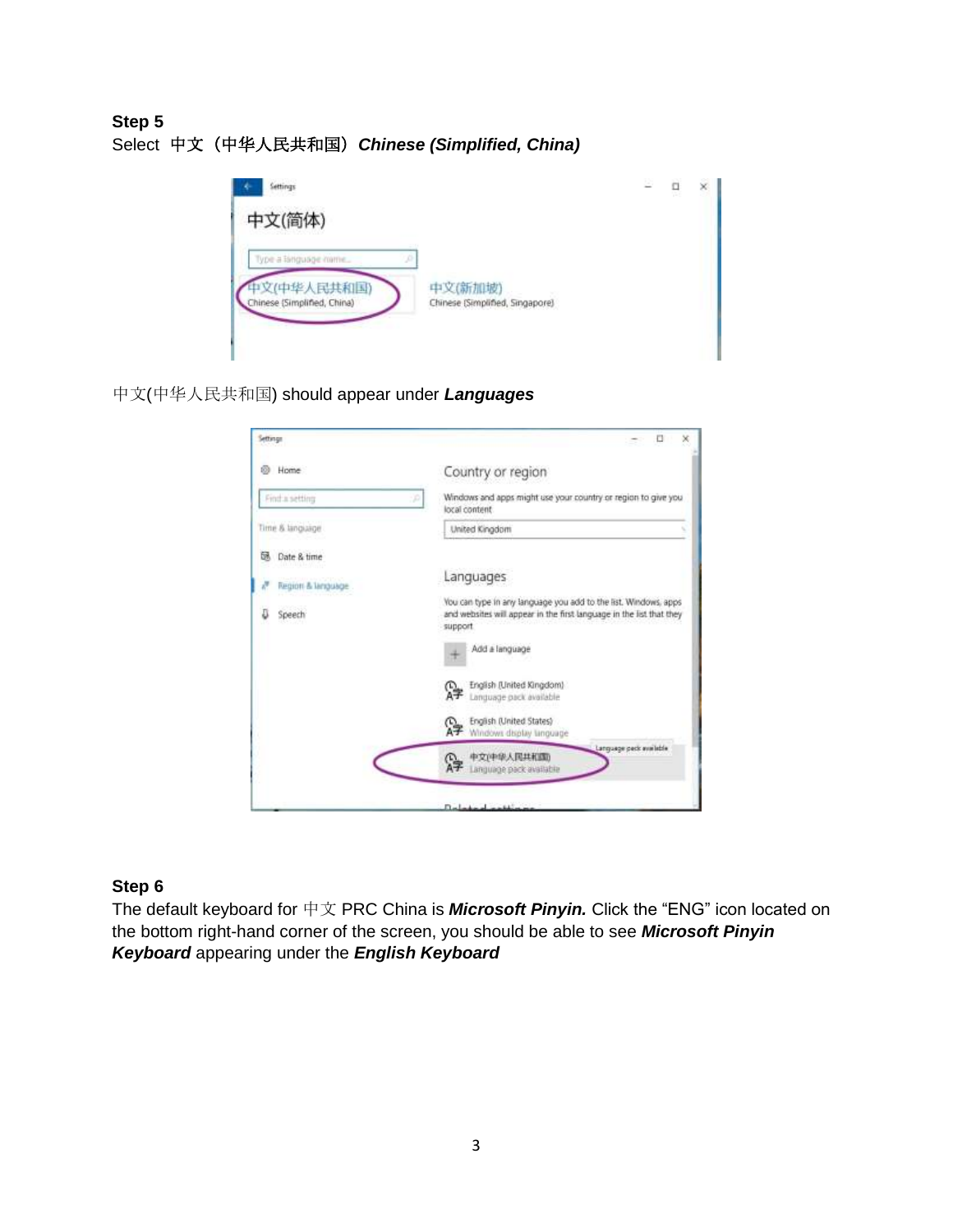

You can then move on to learn how to type Chinese characters and practice typing Chinese characters – see the typing activities in the study planner.

# *Typing Chinese characters on Windows 10 (using Microsoft Pinyin)*

## **Step 1**

Open a Word document, click on 'ENG' icon at the bottom right corner of your screen, and select 'Chinese (Simplified, China)'.

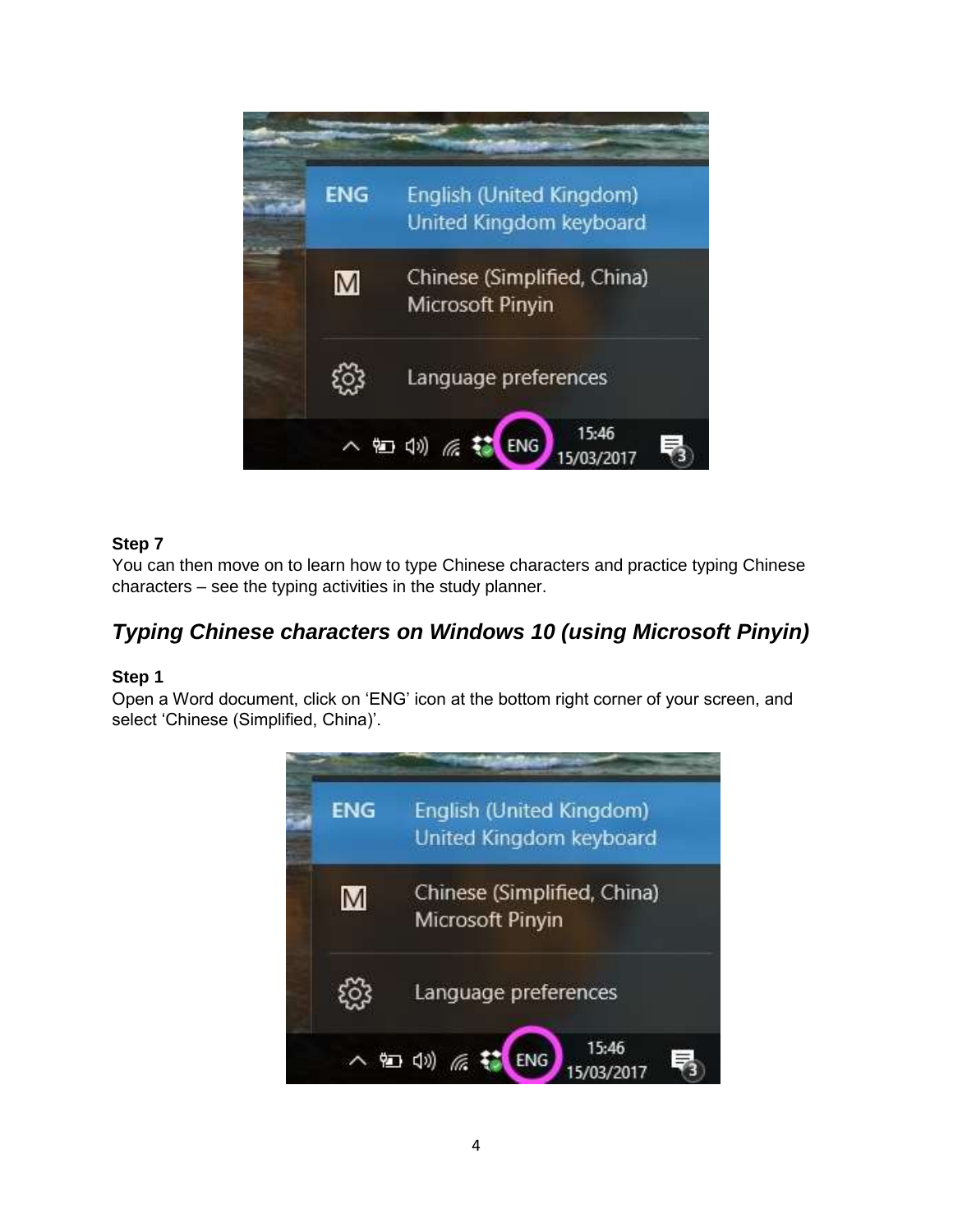If you wish to write  $\dagger \boxtimes$  (China), key in the first syllable 'zhong', then press the space bar. This will give you the most frequently used characters pronounced 'zhong'. The programme will choose the most likely 'zhong' it thinks you need.



## **Step 3**

This will bring up a box with the first 7 characters pronounced 'zhong'. Then choose the character you need by either pressing the number (1, 2, 3 etc.) or simply click on the right character, then press 'Enter'.

#### **Step 4**

If the first 7 characters on the screen are not your choice, use your mouse to select the right arrow to display the next 7 characters.

You can also key in two syllables together. For example, if you key in 'zhongguo' for 'China', you are most likely to get the right characters you need.

To type the letter ü, press v on the keyboard (for example, for nü, type 'nv').

#### **Step 5**

To go back to English mode, click on "中" at the bottom right corner, (or by pressing the 'Shift' key you can switch between typing in Chinese to typing in English and vice versa).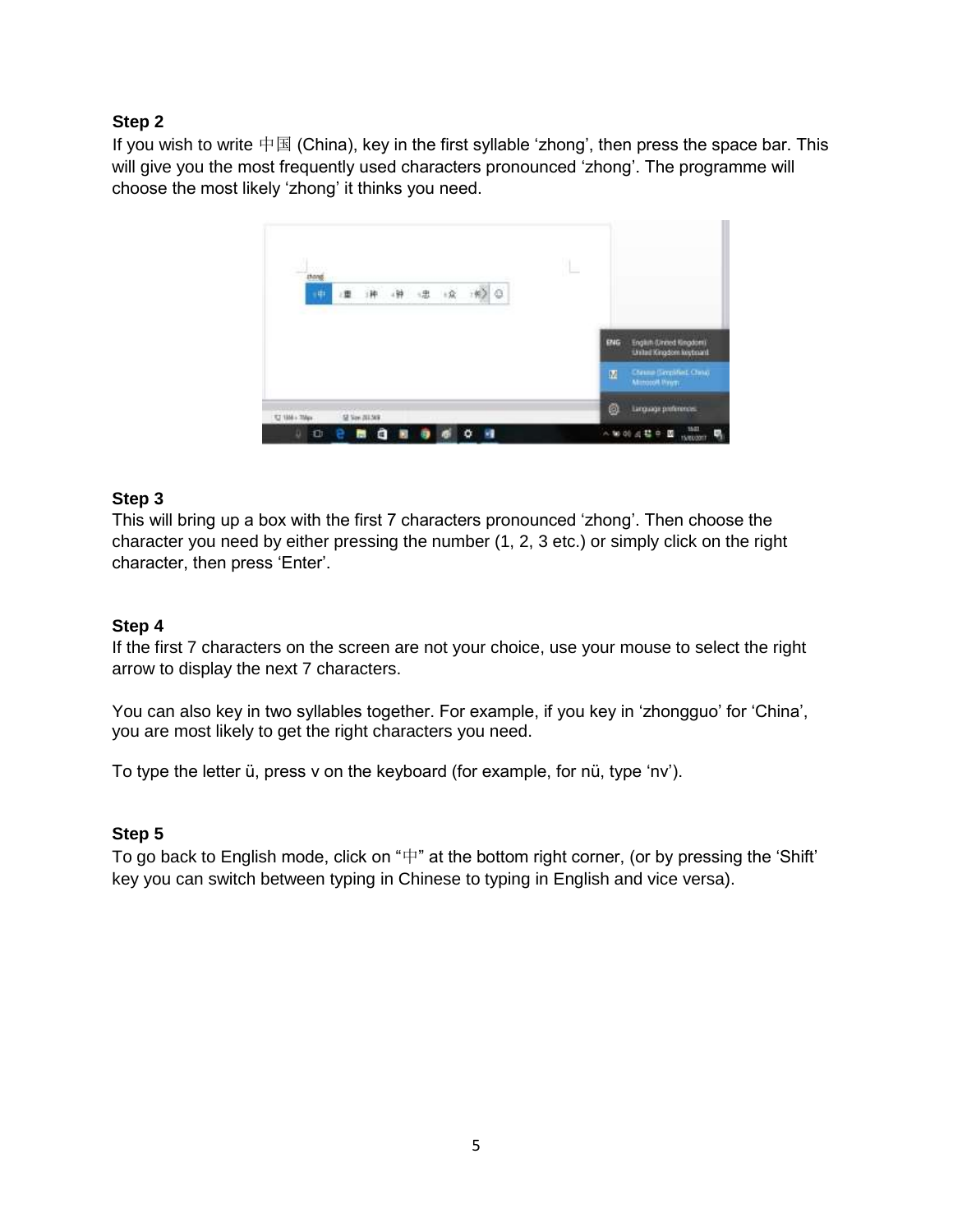

Note: when in Chinese keyboard M, you can also type English by switching the Input Mode ( 英 stands for English; and  $\#$  stands for Chinese). If you are unable to type characters when you are in Chinese keyboard M, it is likely that the Chinese mode  $\#$  has been switched to the English mode 英.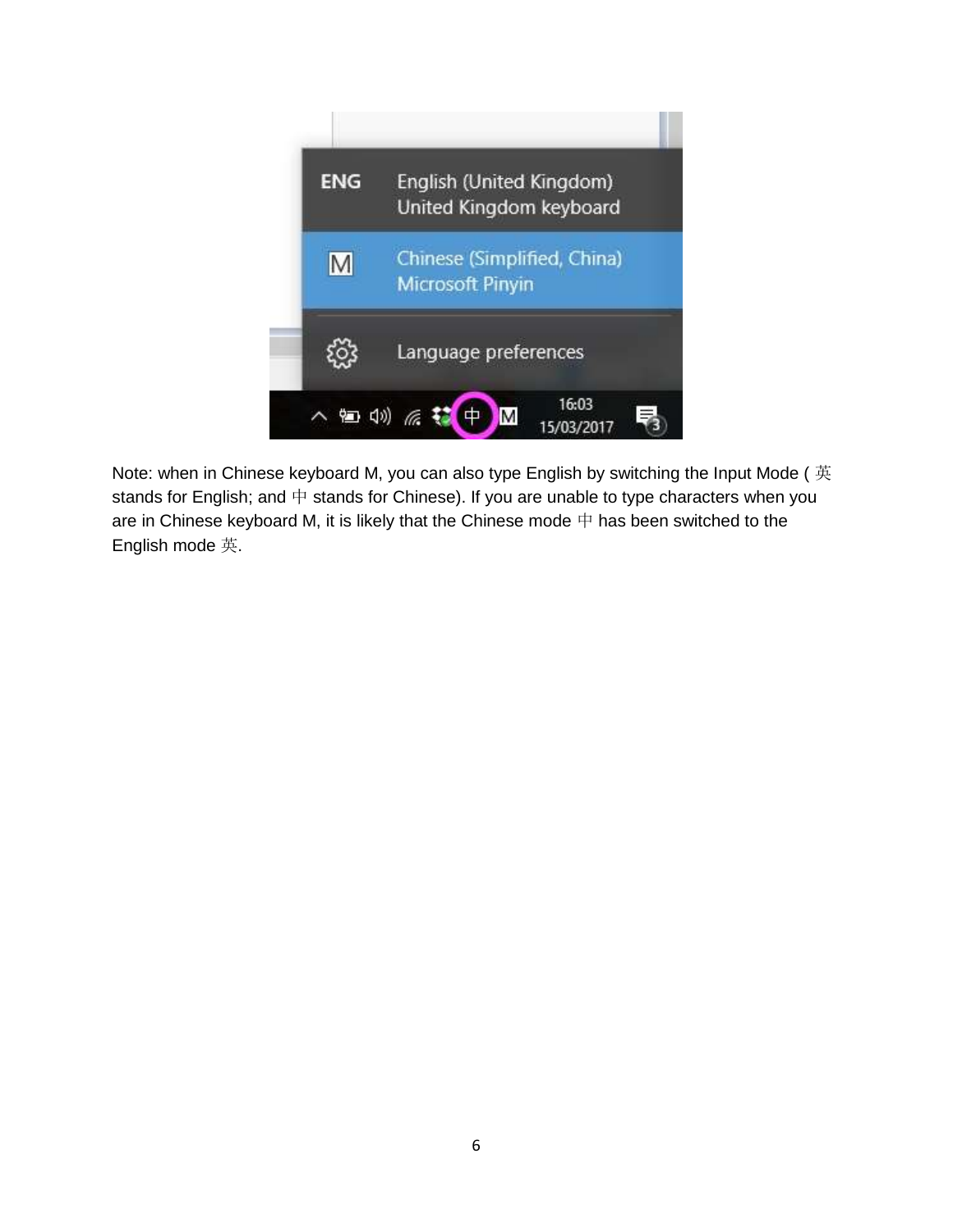# *Enabling Chinese font on Windows 7*

Enabling Chinese fonts on a Windows 7 is a different process to enabling it on Windows XP.

#### **Step 1**

To start, click on the Start menu (also known as the Windows menu) button in the bottom lefthand corner of your screen. In the right-hand pane of the Start menu, select the Control Panel option.

#### **Step 2**

In the Search field at the top of the window that opens, type: Input language and then press the enter key on your keyboard.

#### **Step 3**

Select Change keyboards or other input methods and then the Change keyboards button.

#### **Step 4**

Select the Add button and, from the window that appears scroll down until you locate the Chinese (Simplified PRC) option:

#### **Step 5**

Choose Chinese (Simplified PRC) and click the '+' sign next to it.



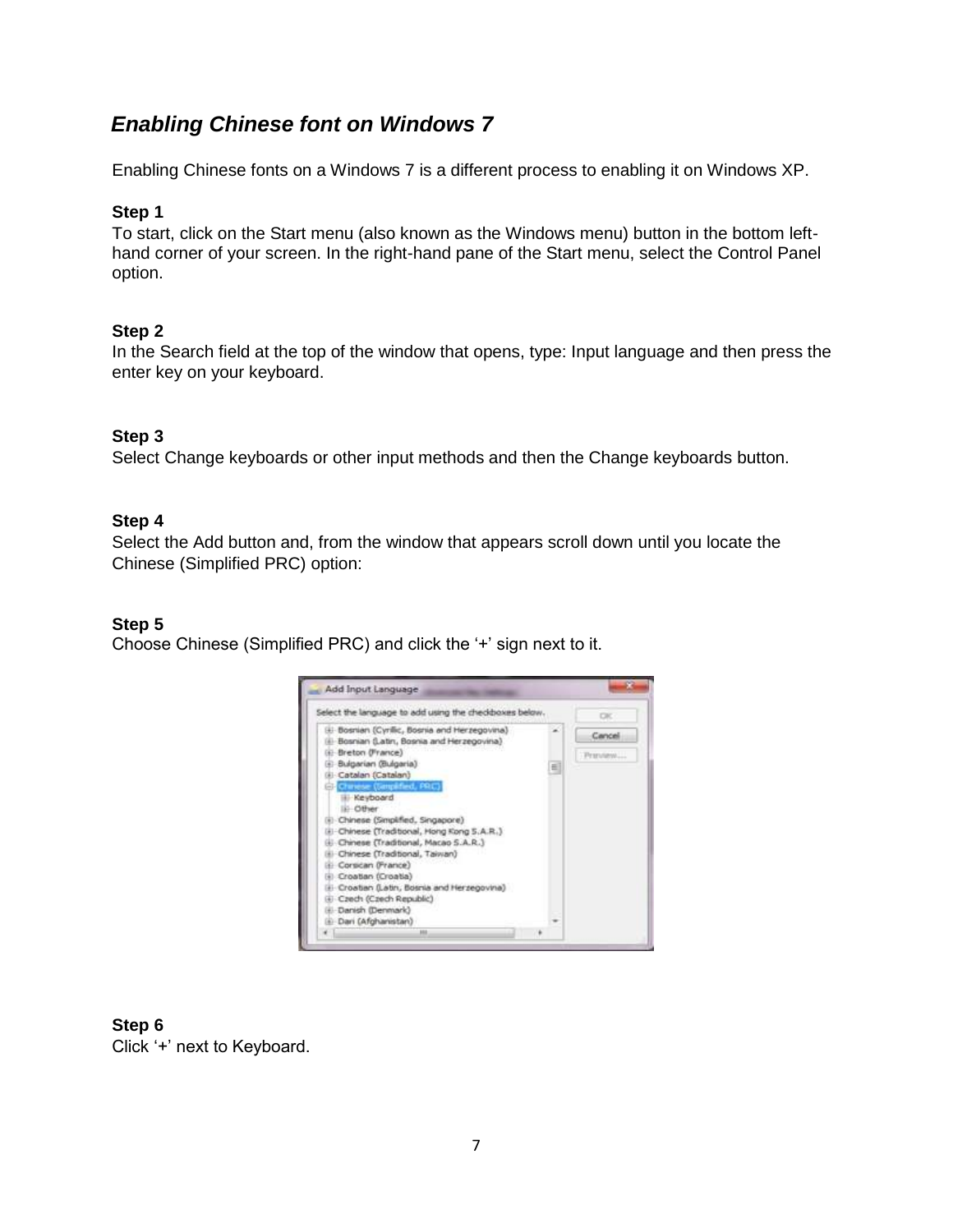

Select the Microsoft Pinyin New Experience Input Style option, and 'OK'.



## **Step 8**

At the bottom right-hand corner of your screen CH will be added to the language bar EN. Open a Word Document, click EN icon, then you will see CH Chinese (Simplified, PRC).

#### **Step 9**

You can then move on to learn how to type Chinese characters and practice typing Chinese characters – see the typing activities in the study planner.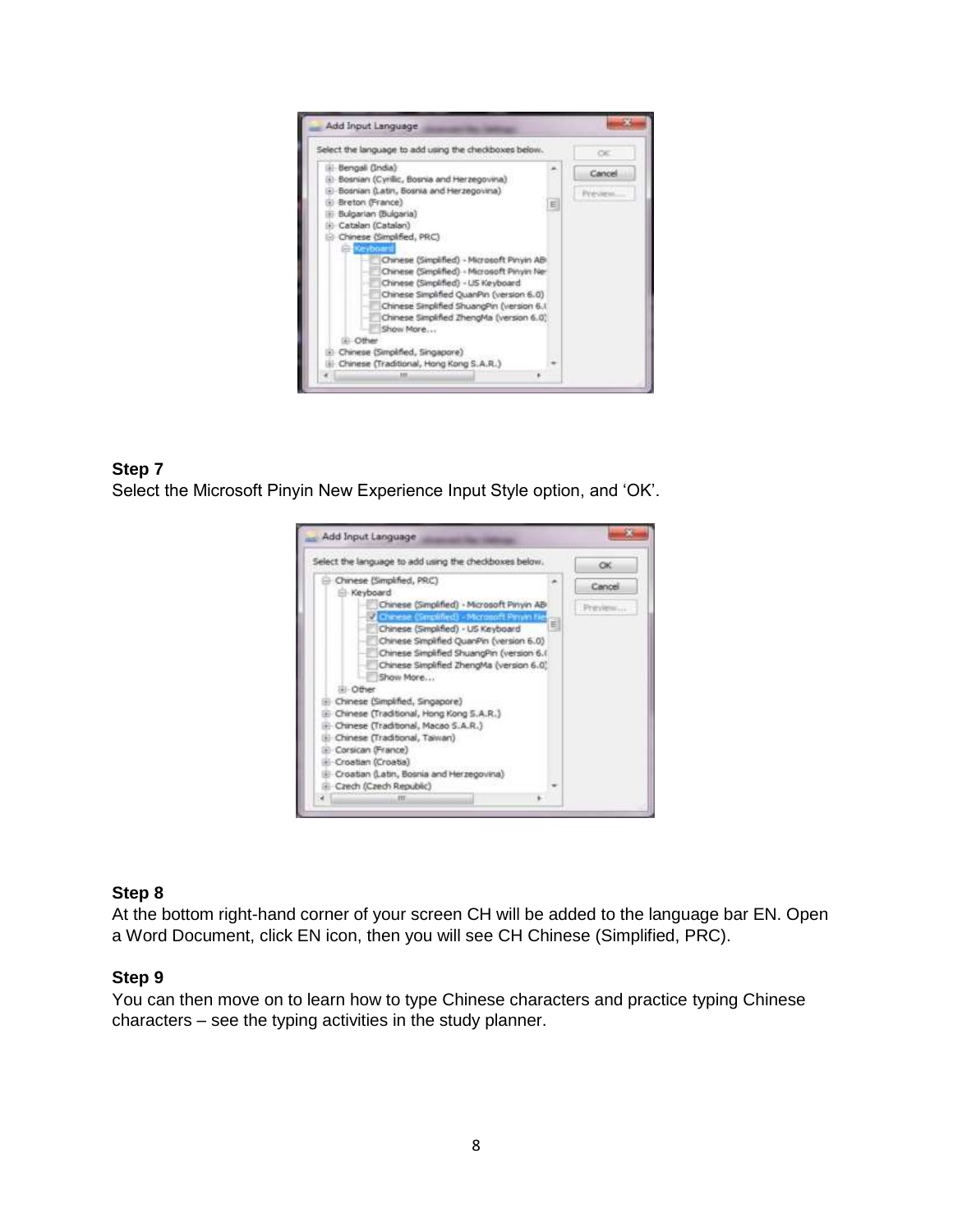# *Enabling Chinese font on Windows XP and other operating systems*

Most of the operating systems (Windows 2000 and above) have the Chinese font, and you should be able to enable it.

The following instructions and screenshots are based on Windows XP. However, other systems should not be too different:

### **Step 1**

Go to Control Panel.

## **Step 2**

Go to Date, Time, Language and Regional options.

## **Step 3**

Click on 'Regional and Language options'.

## **Step 4**

Click on 'Languages' tab.

#### **Step 5**

Tick 'Install files for East Asian Languages' (see screenshot below).

| <b>Regional and Language Options</b>                      |                                                                              |
|-----------------------------------------------------------|------------------------------------------------------------------------------|
| Languages<br>Regional Options                             | Advanced                                                                     |
| Text services and input languages<br>text, click Details. | To view or change the languages and methods you can use to enter<br>Details. |
| Supplemental language support                             |                                                                              |
| select the appropriate check box below.                   | Most languages are installed by default. To install additional languages,    |
| Thail                                                     | Iv Install files for complex script and right-to-left languages (including   |
| [9] Install files for East Asian languages                |                                                                              |
|                                                           |                                                                              |
|                                                           | Cancel<br><b>OK</b><br>Apply                                                 |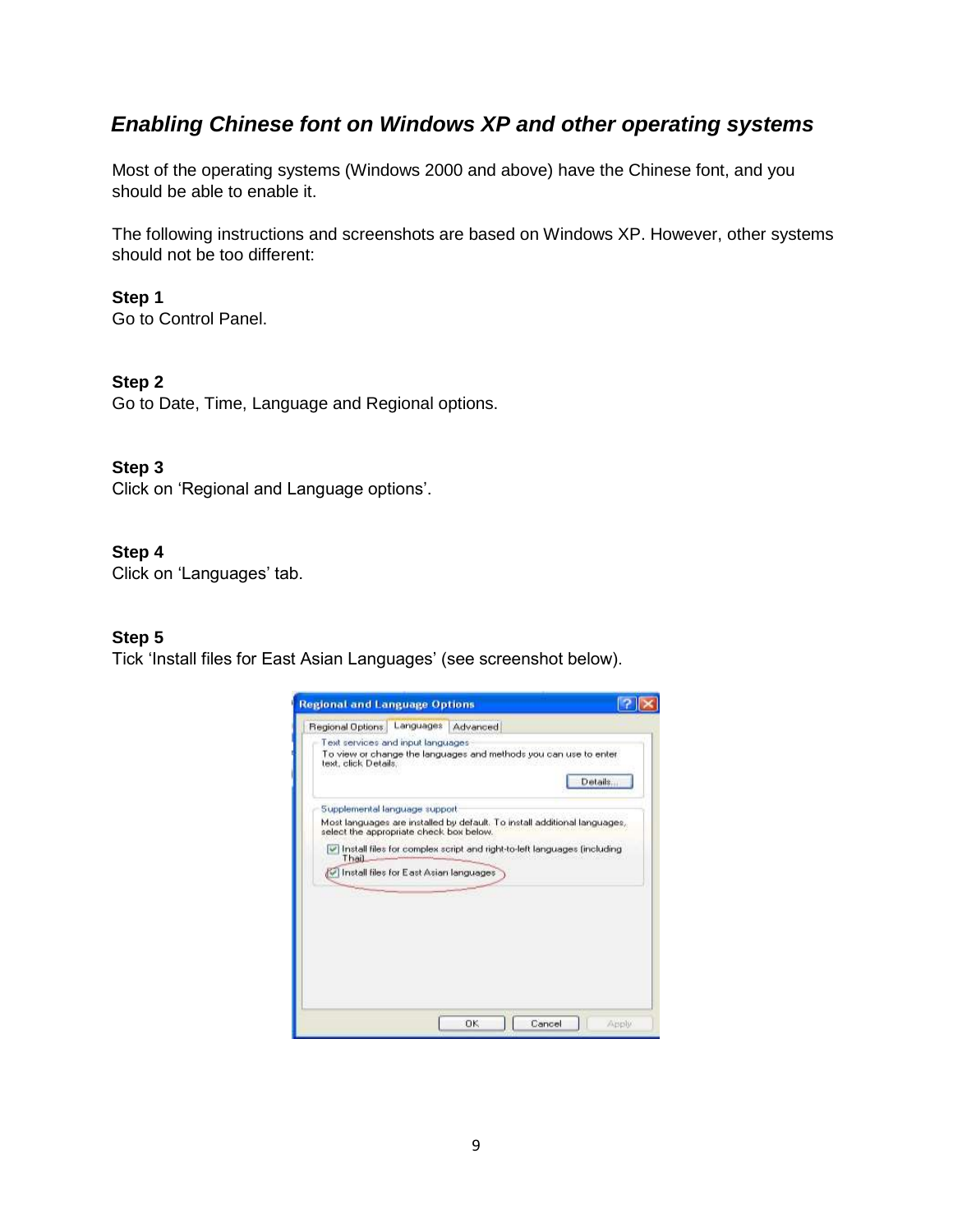Click Apply and then OK.

### **Step 7**

Restart the computer.

### **Step 8**

Go back to 'Regional and Language Options', click on 'Languages' tab and click on 'Details'. A window opens called 'Text Services and Input Languages' (see screenshot below), and click on 'Add' (see screenshot).

## **Step 9**

You may then get a box called 'Add input language'. From the drop-down list, select 'Chinese (PRC)' and it should fill in the 'Keyboard layout/IME' box with 'Chinese (Simplified) – US Keyboard'. Click 'OK'. Note that on some machines, you may not get this box, but go straight into the next one.

|        | Input language:<br>Chinese (PRC) |                                                                |     |            |
|--------|----------------------------------|----------------------------------------------------------------|-----|------------|
|        | Reyboard layout/IME:             |                                                                |     |            |
|        |                                  | Uhinese (Simplified) - US Keyboard<br>Handwriting recognition. |     |            |
|        | Speech                           |                                                                |     |            |
|        |                                  |                                                                |     |            |
|        |                                  |                                                                | OK. | Cancel     |
| $\leq$ | <b>JIII</b>                      |                                                                | ×   | Properties |
|        |                                  |                                                                |     |            |

#### **Step 10**

When you are back on the 'Text Services and Input Languages' window, make sure that input type is selected on Keyboard Chinese Simplified – Microsoft Pinyin IME 3.0. Click 'Apply', then 'OK'.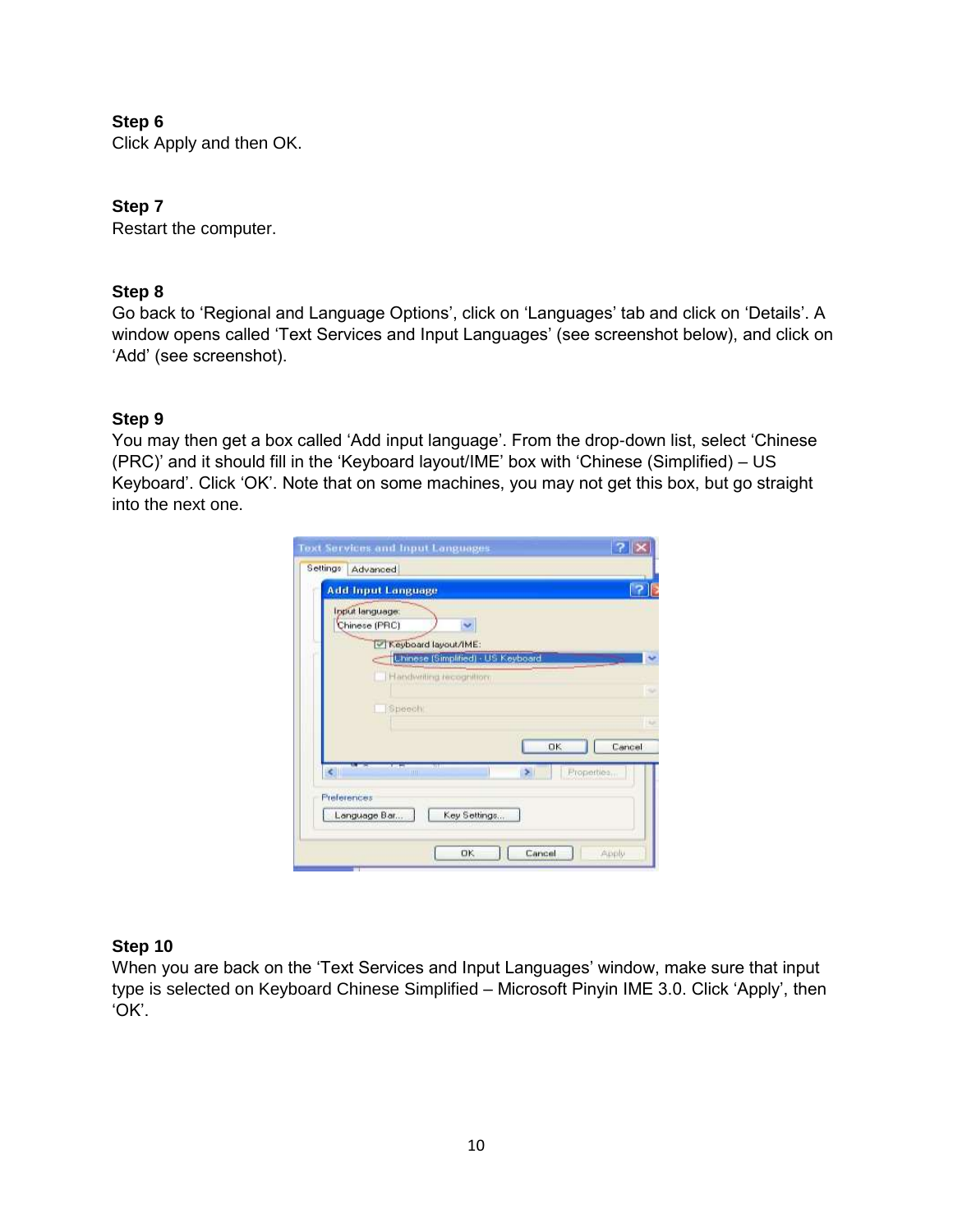|                                        | Select one of the installed input languages to use when you start your |                                                                                                                                                                                                                                                                                                                                                                      |
|----------------------------------------|------------------------------------------------------------------------|----------------------------------------------------------------------------------------------------------------------------------------------------------------------------------------------------------------------------------------------------------------------------------------------------------------------------------------------------------------------|
|                                        |                                                                        |                                                                                                                                                                                                                                                                                                                                                                      |
|                                        | Chinese [PRC] - Chinese [Simplified] - Microsoft Pinyin IME 3.0        |                                                                                                                                                                                                                                                                                                                                                                      |
|                                        |                                                                        |                                                                                                                                                                                                                                                                                                                                                                      |
| Handwriting Recognition<br>Drawing Pad |                                                                        |                                                                                                                                                                                                                                                                                                                                                                      |
|                                        |                                                                        | Add                                                                                                                                                                                                                                                                                                                                                                  |
| Handwriting Recognition                |                                                                        | <b>Flemove</b>                                                                                                                                                                                                                                                                                                                                                       |
|                                        |                                                                        | Properties                                                                                                                                                                                                                                                                                                                                                           |
|                                        |                                                                        |                                                                                                                                                                                                                                                                                                                                                                      |
|                                        |                                                                        |                                                                                                                                                                                                                                                                                                                                                                      |
|                                        |                                                                        | Chinese (PRC) - Chinese (Simplified) - Microsoft Pinvin IME 3.0<br>Chinese (Taiwan) - Microsoft New Phonetic IME 2002a<br>English (United Kingdom) - United Kingdom<br>select the services that you want for each input language snown in the<br>list. Use the Add and Remove buttons to modify this list.<br><b>Chinese [Simplified] - Microsof</b><br>Key Settings |

Restart the computer.

## **Step 12**

At the bottom right-hand corner, 'CH' will be added to the language bar 'EN'. Open a Word Document, click 'EN' icon, then you will see 'CH Chinese (PRC)'.

#### **Step 13**

If you have Windows Vista, click [.](http://www.pinyinjoe.com/vista/vista_chinese_fonts.htm)

#### **Step 14**

You can then move on to learn how to type Chinese characters and practice typing Chinese characters – see the typing activities in the study planner.

# *Typing Chinese on previous versions of Windows (other than Windows 10)*

#### **Step 1**

Open a Word document, click on'EN' icon at the bottom, left corner of your screen, and click on 'CH Chinese (PRC)'.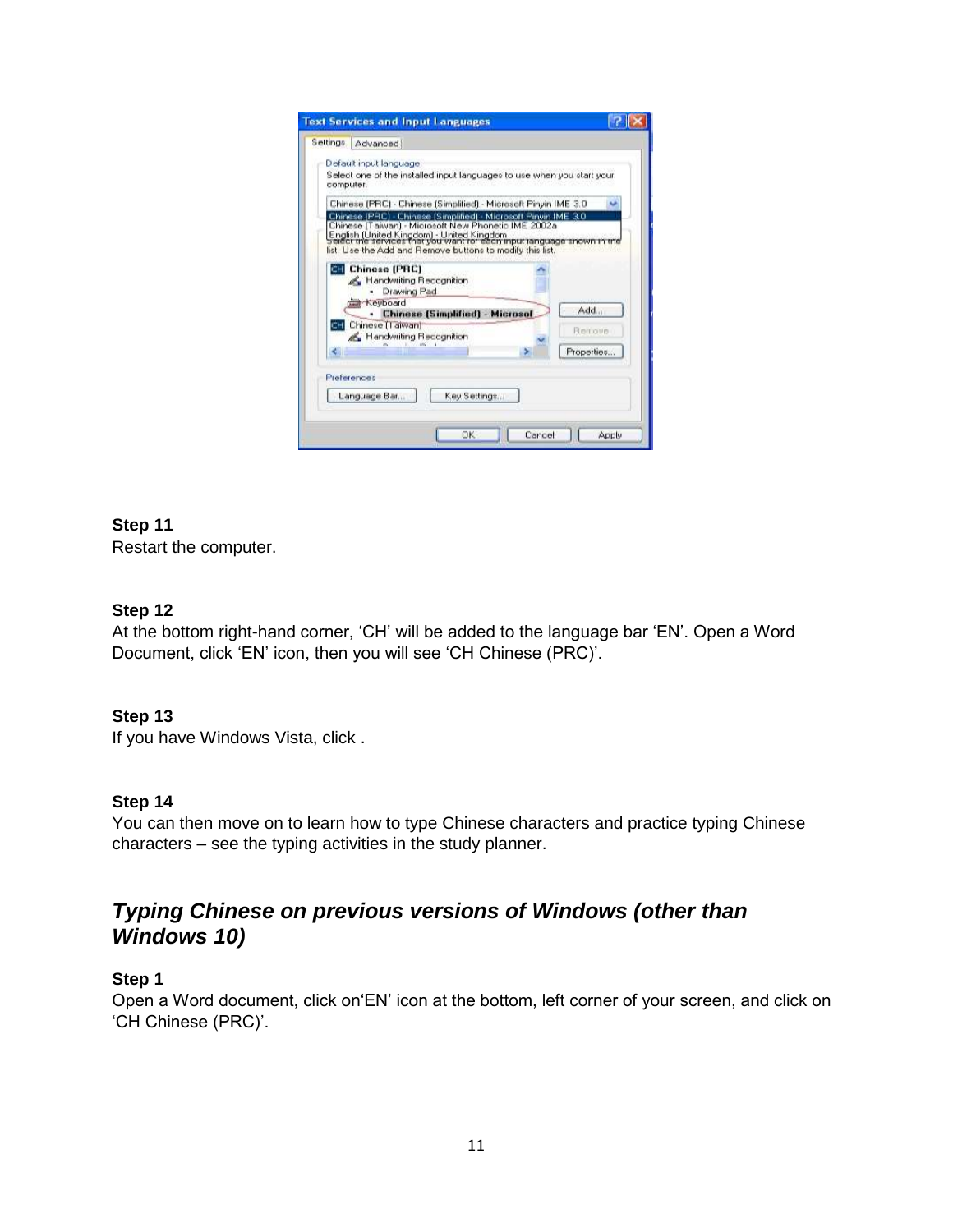For example, if you wish to write  $\dagger \boxtimes$  (China), key in the first syllable 'zhong', then press the space bar; this will give you the most frequently used characters pronounced 'zhong'. The programme will choose the most likely 'zhong' it thinks you need. If the character on screen is not the one you need, press either the left or the right arrow key.

## **Step 3**

This will bring up a box with the first 10 characters pronounced 'zhong'. Then choose the character you need by either pressing the number (i.e. 1, 2, 3 etc.) or simply clicking on the right character, then press Enter.



## **Step 4**

If the first 10 characters on the screen are not your choice, click on the right arrow key to display the next 10 characters.

|  | マ車 | 4 7 P | $-5$ 更 $-$ | $\epsilon$ $\mp$ | 了车中 | -1 C |  |
|--|----|-------|------------|------------------|-----|------|--|

# **Step 5**

You can also key in two syllables together. For example, if you key in 'zhongguo'for 'China', you are most likely to get the right characters you need.

To type the letter ü, press v on the keyboard (for example, for nü, type 'nv').

## **Step 6**

To go back to English mode, click CH, then click on EN, (or by pressing the 'Shift key' you can switch between typing in Chinese to typing in English and vice versa).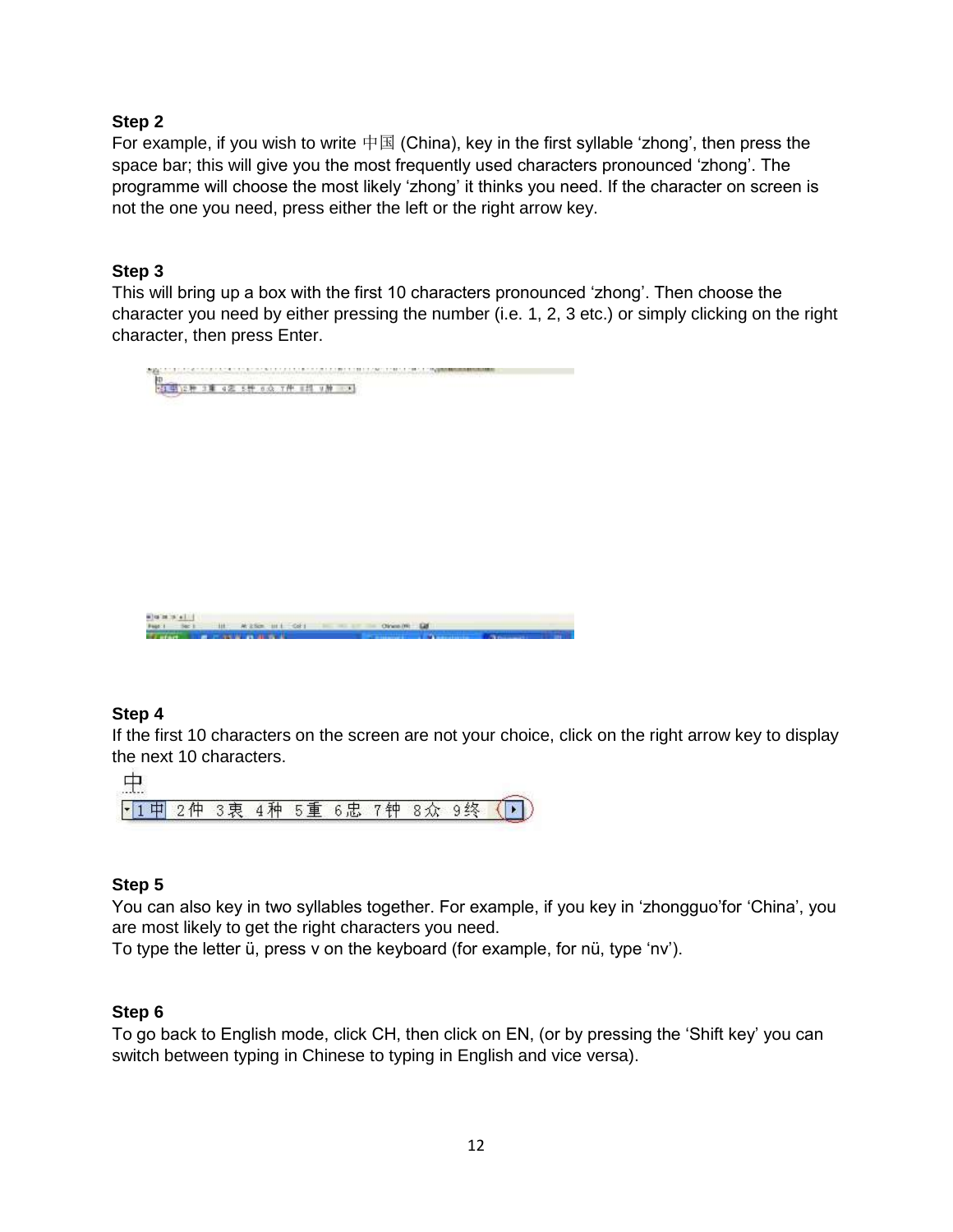Note: when in CH mode, you can also type English by switching the Input Mode ( 英 stands for English; and  $\dagger$  stands for Chinese). If you are unable to type characters when you are in Chinese Mode (CH), it is likely that the Input Mode with CH is somehow switched to the English mode.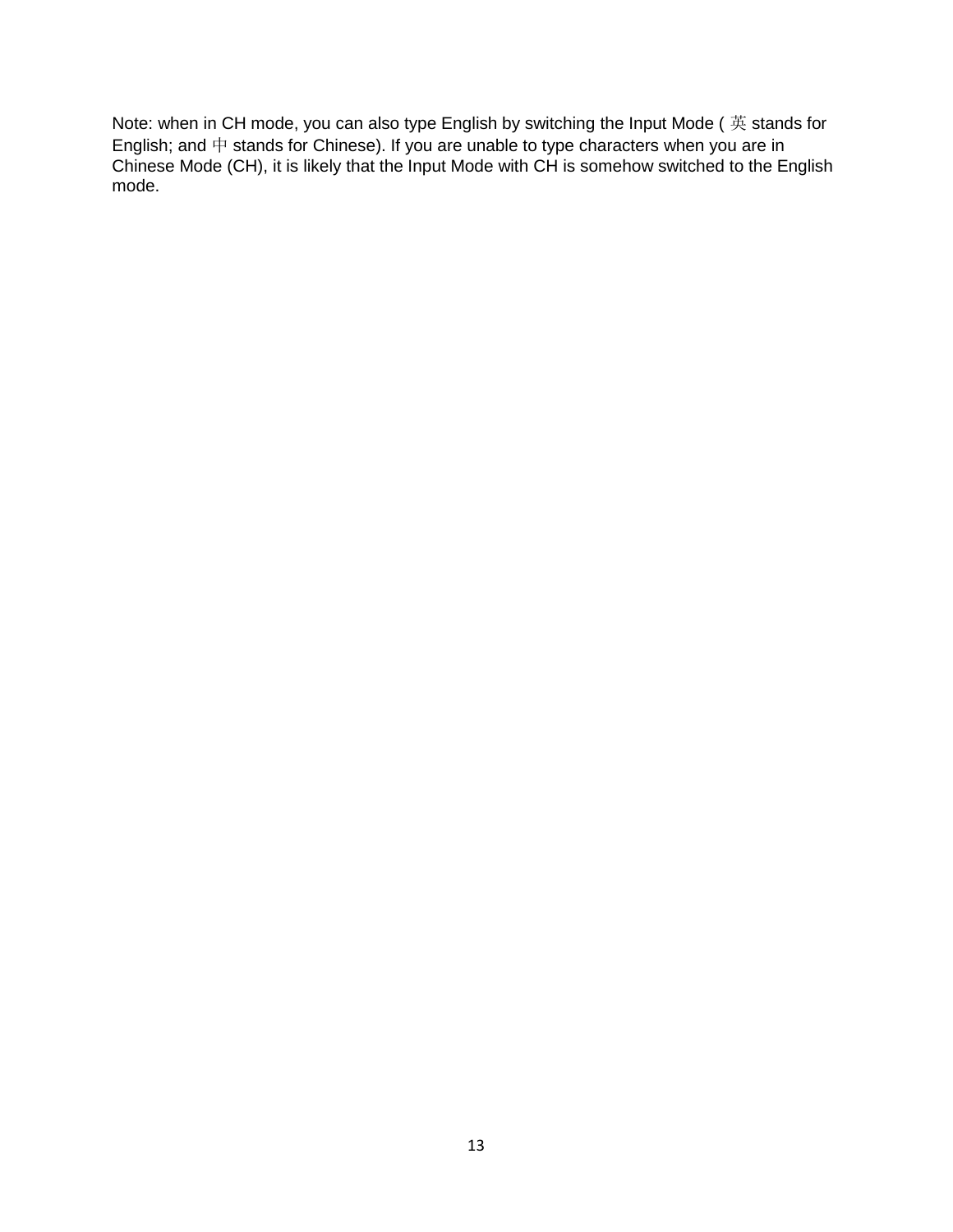# *Enabling Chinese font on a Mac*

You need to turn on a couple of settings:

### **Step 1**

Go to system preferences. Go to the apple menu, select 'system preferences'. Then in the window that appears, select 'Language and region'.



#### **Step 2**

Then simply select a preferred language to add. You need to select Chinese, Simplified, and then click Add (see below).

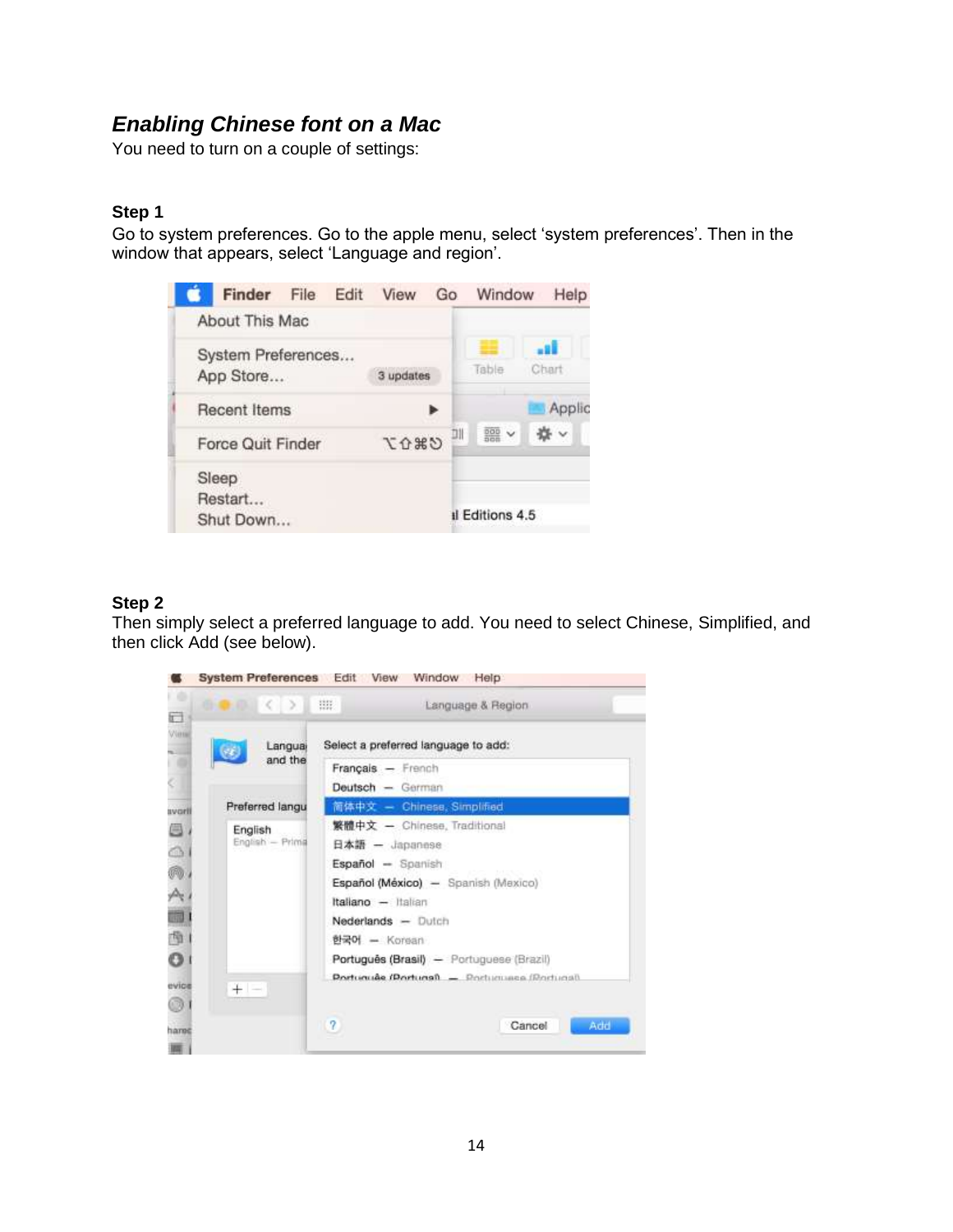Now you could decide if you want Chinese as your primary language. If you choose Chinese as your primary language, you'll notice the instructions on your computer (including your calendar) will appear in Chinese text. So it is a good idea that keep your primary language as English by clicking 'Use English'.



#### **Step 4**

Now click on Keyboard Preferences (the icon at the bottom left).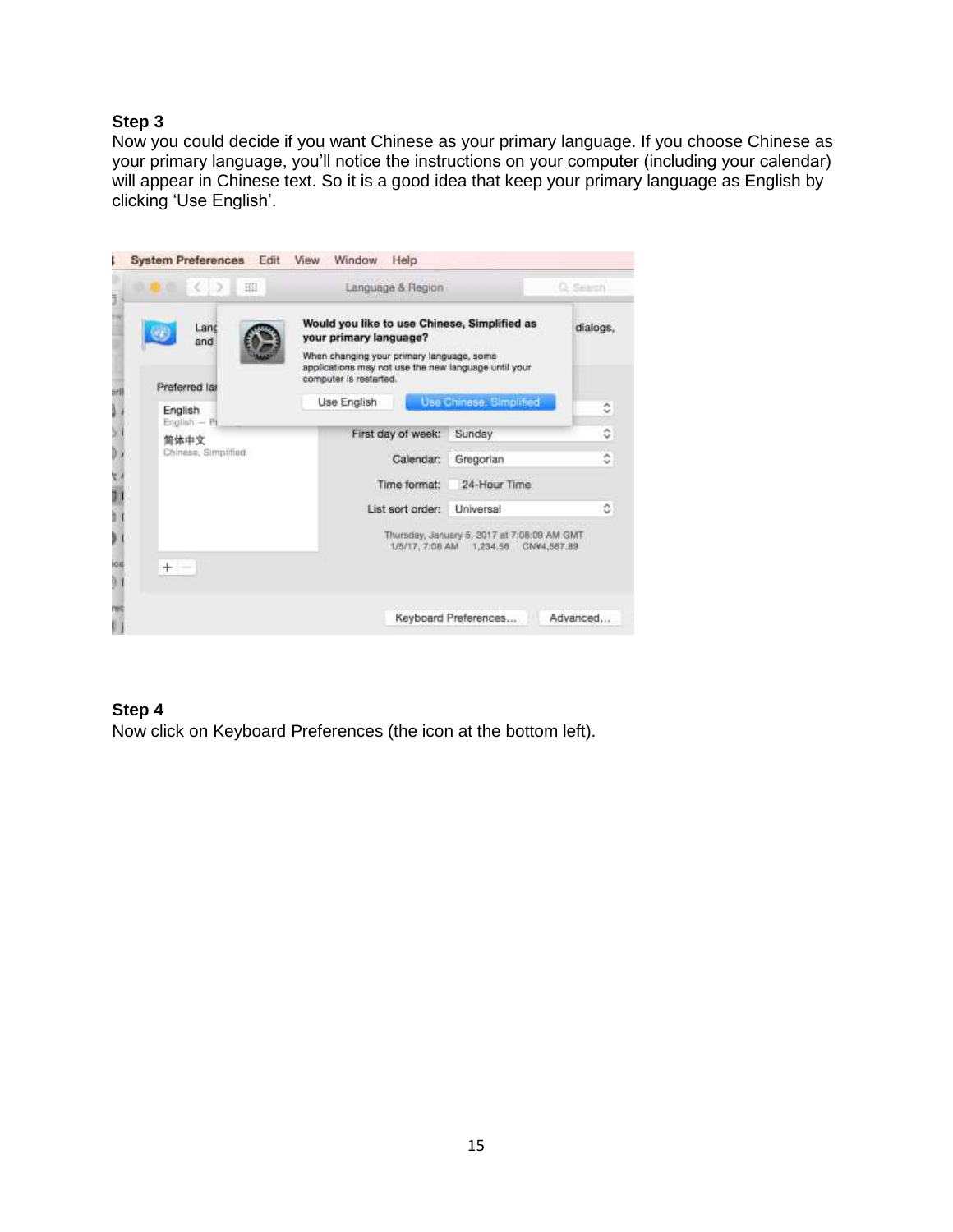| Preferred languages:                             |                    |                                                                                       |
|--------------------------------------------------|--------------------|---------------------------------------------------------------------------------------|
| English                                          | Region:            | e<br>China                                                                            |
| English - Primary<br>简体中文<br>Chinese, Simplified | First day of week: | Ð<br>Sunday                                                                           |
|                                                  | Calendar:          | Gregorian                                                                             |
|                                                  | Time format:       | 24-Hour Time                                                                          |
|                                                  | List sort order:   | ō<br>Universal                                                                        |
|                                                  |                    | Thursday, January 5, 2017 at 7:08:09 AM GMT<br>1/5/17, 7:08 AM  1,234.56  CNV4,567.89 |

Under Input Sources, check the box next to 'Show Input menu in menu bar' (see bottom).

| Help                        |                                                        |                                                         |
|-----------------------------|--------------------------------------------------------|---------------------------------------------------------|
| HH.<br>×                    | Keyboard                                               | √ 69 British<br><b>B</b> Pinyin - Simplified            |
| Keyboard<br><b>OCCOUNTS</b> | <b>Input Source</b><br>Shortcuts<br>Taxt               | <b>El Show Character Viewer</b><br>Show Keyboard Viewer |
| British<br>æ                |                                                        | Show Input Source Name                                  |
| Pinyin - Simplified         | Candidate window:                                      | Open Keyboard Preferences                               |
|                             | Horizontal<br>Orientation:                             |                                                         |
|                             | 16<br>Font size:                                       |                                                         |
|                             | Show predictive completions                            |                                                         |
|                             | Correct spelling                                       |                                                         |
|                             | Correct fuzzy pinyin<br>Advanced                       |                                                         |
|                             | Adjust word frequency                                  |                                                         |
|                             | Use Shuangpin                                          |                                                         |
|                             | Insert spaces between Latin and Chinese text           |                                                         |
|                             | Show traditional and rare characters                   |                                                         |
| ÷                           | Show Input menu in menu bar                            |                                                         |
|                             | Automatically switch to a document's input source.     |                                                         |
|                             | The input source is used until the document is closed. | ping                                                    |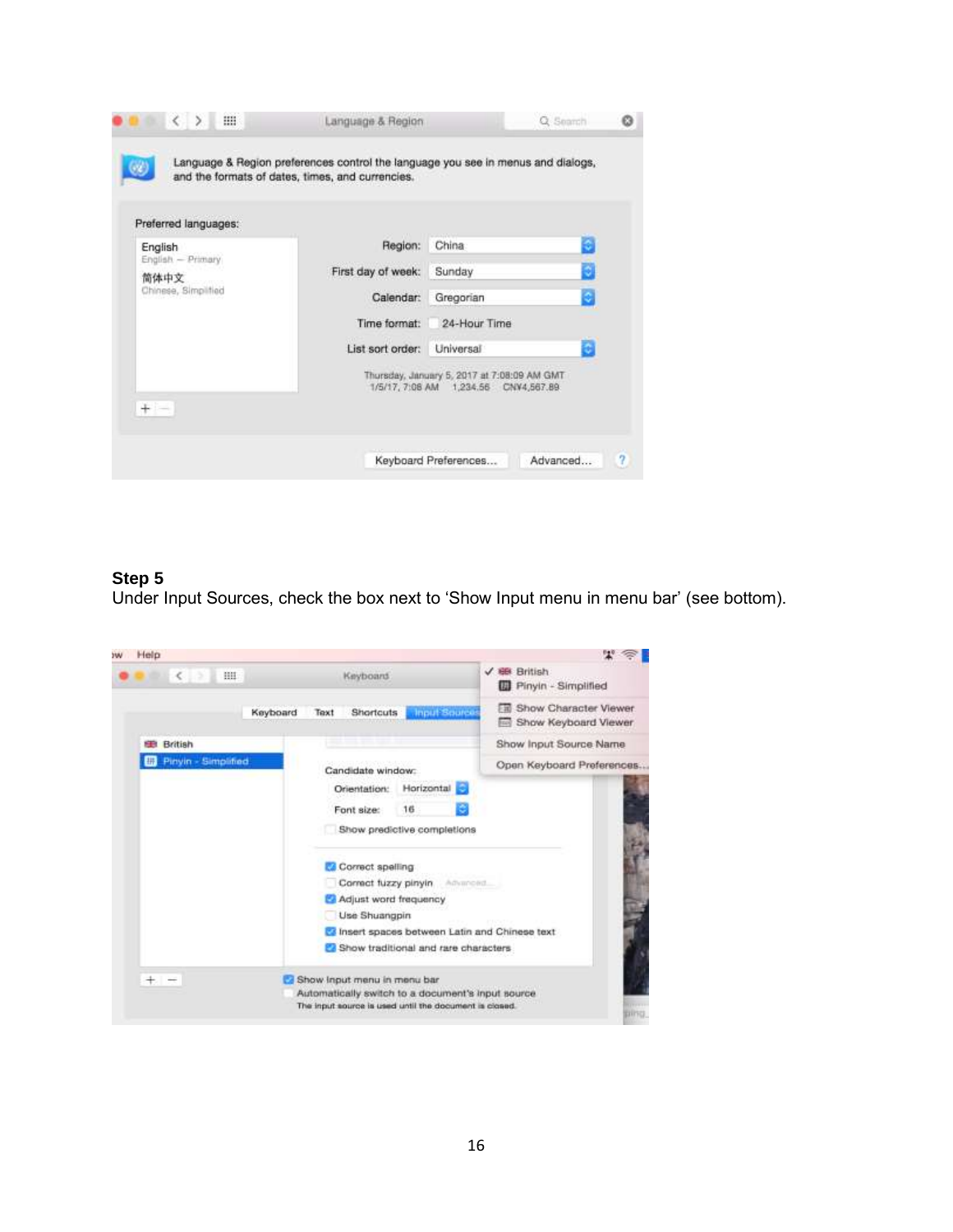On the right-hand side of the desktop, at the top, you will see the current input method and you could switch between English and Chinese.



#### **Step 7**

Close the System Preferences window.

# *Typing Chinese on a Mac*

#### **Step 1**

Open a document.

#### **Step 2**

Go to the menu bar at the top right corner and click on the input method. Choose 'Pinyin - Simplified'. (Note: the character 拼 is pronounced pin - for pinyin)



#### **Step 3**

Type in your sentence, for example 'Wo shi laoshi' (I'm a teacher). As you type, a palette appears under the character (see below).



#### **Step 4**

Clicking on the down arrow to the right of the palette makes more characters appear.